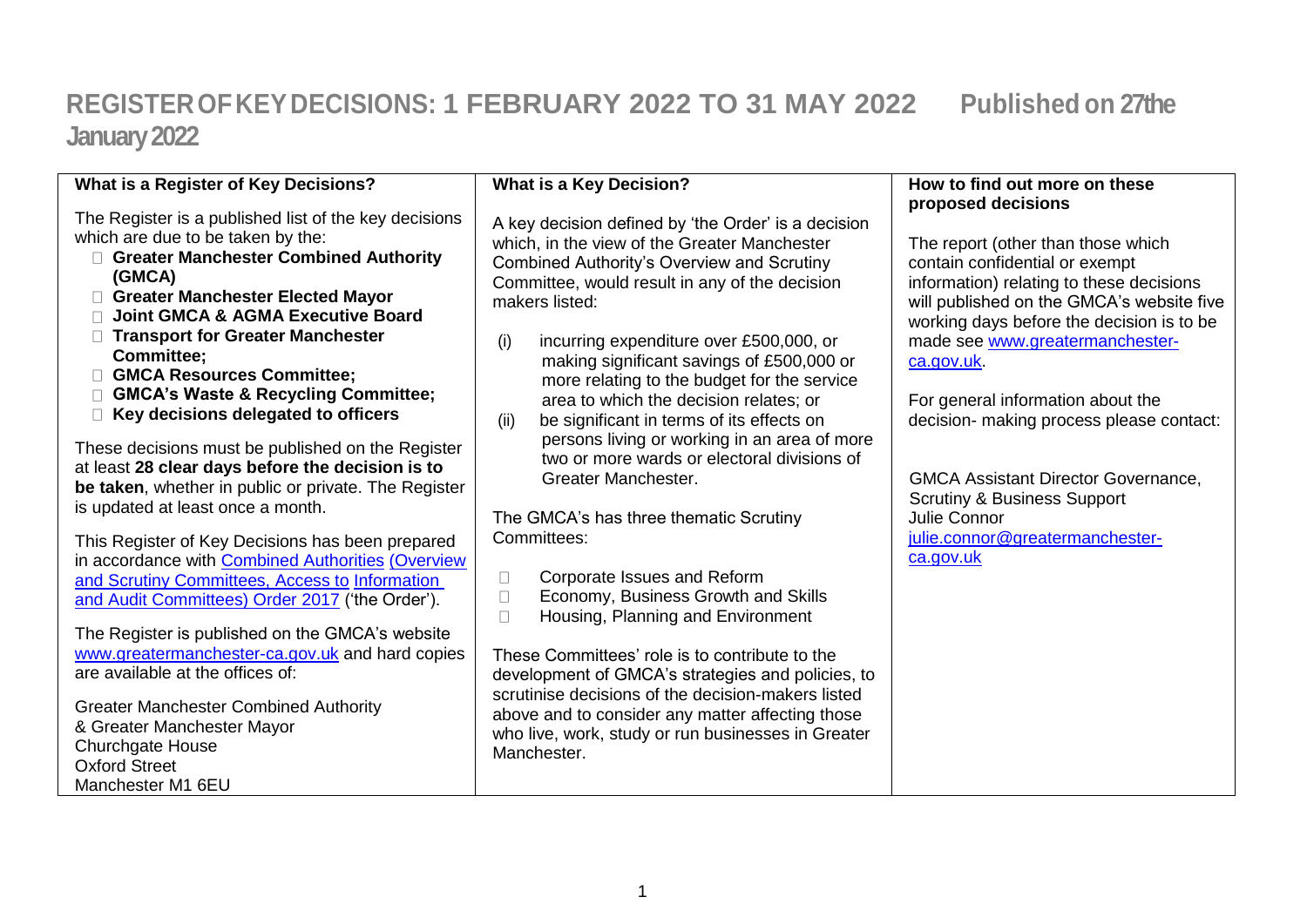## **Key Decisions within the remit of the Economy, Business Growth and Skills Overview and Scrutiny Committee:-**

| <b>Decision title</b>                                                                                  | <b>Decision</b><br><b>Maker</b>                | <b>Planned</b><br><b>Decision</b><br><b>Dates</b> | What is the decision?                           | Documents to be<br>considered | <b>Officer Contact</b>                                         |
|--------------------------------------------------------------------------------------------------------|------------------------------------------------|---------------------------------------------------|-------------------------------------------------|-------------------------------|----------------------------------------------------------------|
| Approval of the<br><b>GM Night Time</b><br>Economy Adviser's<br>Night Time<br><b>Economy Blueprint</b> | Greater<br>Manchester<br>Combined<br>Authority | Between 1<br>Jan 2022 and<br>31 Mar 2022          | Approval of the night<br>time economy blueprint | Report with<br>recommendation | Alison Gordon<br>alison.gordon@greatermanchester-<br>ca.gov.uk |

**Key Decisions outside the remit of the Economy, Business Growth and Skills Overview and Scrutiny Committee:-**

| <b>Decision title</b>                                                                 | <b>Decision</b><br><b>Maker</b>                | <b>Planned</b><br><b>Decision</b><br><b>Dates</b> | What is the decision?                                                                                                           | Documents to be<br>considered      | <b>Officer Contact</b>                                       |
|---------------------------------------------------------------------------------------|------------------------------------------------|---------------------------------------------------|---------------------------------------------------------------------------------------------------------------------------------|------------------------------------|--------------------------------------------------------------|
| Greater<br>Manchester<br>Resource and<br>Waste Strategy -<br><b>Outline Proposals</b> | Greater<br>Manchester<br>Combined<br>Authority | Between 1<br>Jun 2022 and<br>30 Sep 2022          | To agree outline<br>proposals and to<br>commence public<br>consultation                                                         | Report with<br>Recommendatio<br>ns | David Taylor<br>david.taylor@greatermanchester-<br>ca.gov.uk |
| Devolved Adult<br><b>Education Budget -</b><br>2022/2023<br>Academic Year             | Greater<br>Manchester<br>Combined<br>Authority | 25 Mar 2022                                       | To approve the<br>recommended indicative<br>allocations to skills<br>providers for the<br>2022/2023 academic<br>year, for Local | Report with<br>Recommendatio<br>ns |                                                              |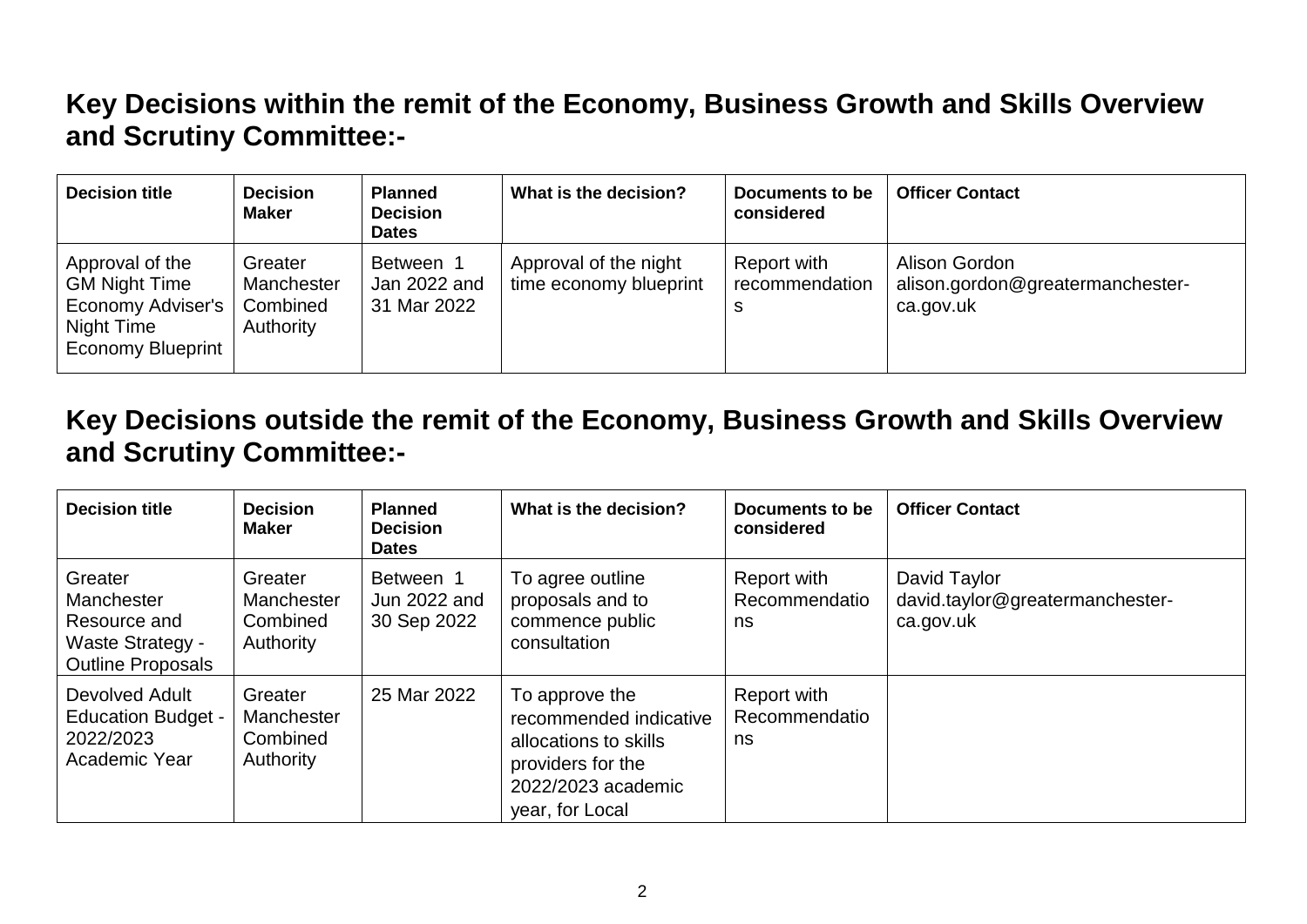| <b>Subject / Decision</b>                                                                                                        | <b>Decision</b><br><b>Maker</b>                | <b>Planned</b><br><b>Decision</b><br><b>Dates</b> | What is the decision?                                                                                                                                                                                                                                                                                                      | <b>Documents to be</b><br>considered | <b>Officer Contact</b> |
|----------------------------------------------------------------------------------------------------------------------------------|------------------------------------------------|---------------------------------------------------|----------------------------------------------------------------------------------------------------------------------------------------------------------------------------------------------------------------------------------------------------------------------------------------------------------------------------|--------------------------------------|------------------------|
|                                                                                                                                  |                                                |                                                   | Authorities; FE College<br>and procured skills<br>providers.                                                                                                                                                                                                                                                               |                                      |                        |
|                                                                                                                                  |                                                |                                                   | Agreement that final<br>allocations are approved<br>under delegated<br>authority to the GMCA<br><b>Treasurer &amp; GMCA</b><br>Director - Education,<br>Skills & Work (Policy,<br>Strategy & Delivery) in<br>consultation with the<br>Leader & Chief<br><b>Executive Portfolio</b><br>Leads for Skills, Work &<br>Digital. |                                      |                        |
| Devolved Adult<br><b>Education Budget -</b><br><b>National Skills</b><br>Fund Level 3 Adult<br>Offer -2022/2023<br>Academic Year | Greater<br>Manchester<br>Combined<br>Authority | 25 Mar 2022                                       | To approve the<br>recommended indicative<br>allocations to skills<br>providers for the<br>2022/2023 academic<br>year, for Local<br>Authorities; FE College<br>and procured skills<br>providers.<br>Agreement that final<br>allocations are approved                                                                        | Report with<br>Recommendatio<br>ns   |                        |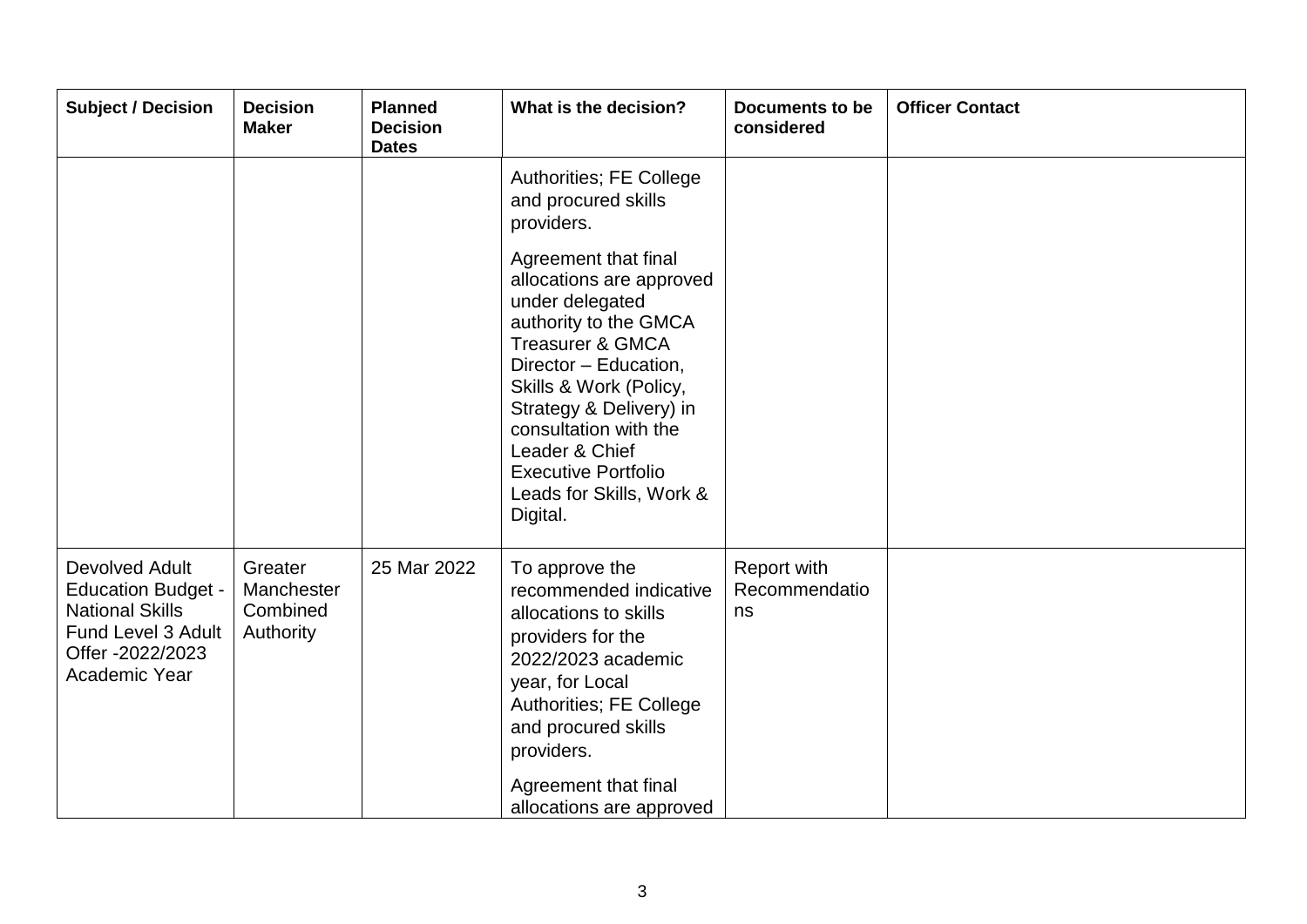| <b>Subject / Decision</b>                                                                                                             | <b>Decision</b><br><b>Maker</b>                            | <b>Planned</b><br><b>Decision</b><br><b>Dates</b> | What is the decision?                                                                                                                                                                                                                                                 | <b>Documents to be</b><br>considered      | <b>Officer Contact</b>                                                    |
|---------------------------------------------------------------------------------------------------------------------------------------|------------------------------------------------------------|---------------------------------------------------|-----------------------------------------------------------------------------------------------------------------------------------------------------------------------------------------------------------------------------------------------------------------------|-------------------------------------------|---------------------------------------------------------------------------|
|                                                                                                                                       |                                                            |                                                   | under delegated<br>authority to the GMCA<br><b>Treasurer &amp; GMCA</b><br>Director - Education,<br>Skills & Work (Policy,<br>Strategy & Delivery) in<br>consultation with the<br>Leader & Chief<br><b>Executive Portfolio</b><br>Leads for Skills, Work &<br>Digital |                                           |                                                                           |
| Submission of and<br>award of the<br>'Further'<br><b>Brownfield</b><br><b>Housing Fund</b><br><b>Allocation Tranche</b><br>to Schemes | Greater<br>Manchester<br>Combined<br>Authority             | Between 27<br>Feb 2022 and<br>31 Mar 2022         | To confirm submission<br>to DLUHC for Further<br><b>Brownfield Housing</b><br>Fund confirm the<br>schemes and award<br>grant funding received<br>from DLUHC.                                                                                                          | <b>Report with</b><br>Recommendatio<br>ns | <b>Andrew McIntosh</b><br>andrew.mcintosh@greatermanchester-<br>ca.gov.uk |
| <b>GM One Network</b>                                                                                                                 | Greater<br>Manchester<br>Combined<br>Authority             | 11 Feb 2022                                       | To agree and award the<br>contract for GM One<br>Network design, build<br>and operate.                                                                                                                                                                                | <b>Report with</b><br>Recommendatio<br>ns | <b>Phil Swan</b><br>Phil.Swan@greatermanchester-<br>ca.gov.uk             |
| Lifecycle<br>replacement of rail<br>wagons                                                                                            | Greater<br>Manchester<br>Waste &<br>Recycling<br>Committee | January 2022                                      | To include provision in<br>the capital programme<br>for replacement of 10<br>rail wagons for waste<br>transport each year from<br>2022 to 2026                                                                                                                        | <b>Report with</b><br>Recommendatio<br>ns | David Taylor<br>david.taylor@greatermanchester-<br>ca.gov.uk              |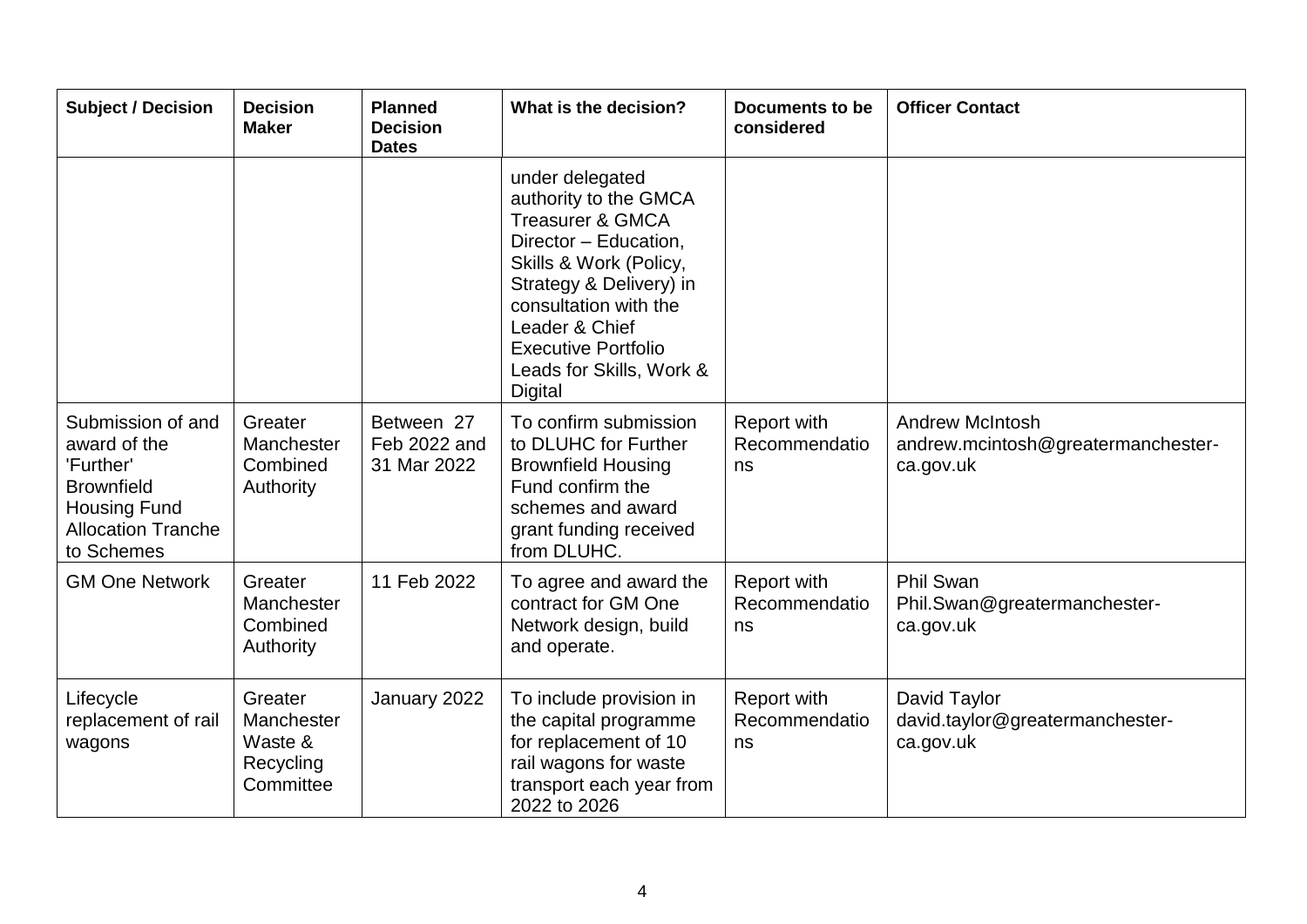| <b>Subject / Decision</b>                                                       | <b>Decision</b><br><b>Maker</b>                | <b>Planned</b><br><b>Decision</b><br><b>Dates</b> | What is the decision?                                                                                                                                                                                                                                                                                                 | <b>Documents to be</b><br>considered | <b>Officer Contact</b>                                                |
|---------------------------------------------------------------------------------|------------------------------------------------|---------------------------------------------------|-----------------------------------------------------------------------------------------------------------------------------------------------------------------------------------------------------------------------------------------------------------------------------------------------------------------------|--------------------------------------|-----------------------------------------------------------------------|
| <b>ZEBRA</b><br>submission                                                      | Greater<br>Manchester<br>Combined<br>Authority | 28 Jan 2022                                       | Approve the submission<br>of a full business case<br>bid for the DfT for the<br><b>ZEBRA</b> fund<br>Approve the proposed<br>allocation of £11.2m<br>local funding<br>contribution<br>Agree the final<br>allocations are approved<br>under delegated<br>authority of GMCA<br><b>Treasurer and Chief</b><br>Executive. | Report with<br>Recommendatio<br>ns   | <b>Steve Warrener</b><br>steve.warrener@tfgm.com                      |
| <b>RetrofitGM</b><br>Delivery vehicle for<br>domestic/SME<br>buildings retrofit | Greater<br>Manchester<br>Combined<br>Authority | 28 Jan 2022                                       | The approval to proceed<br>with the procurement of<br>the retrofitGM Delivery<br>vehicle via an<br>established NW based<br>dynamic purchasing<br>Framework<br>The contract value<br>subject to the decision is<br>£200,000                                                                                            | Report with<br>Recommendatio<br>ns   | <b>Mark Atherton</b><br>mark.atherton@greatermanchester-<br>ca.gov.uk |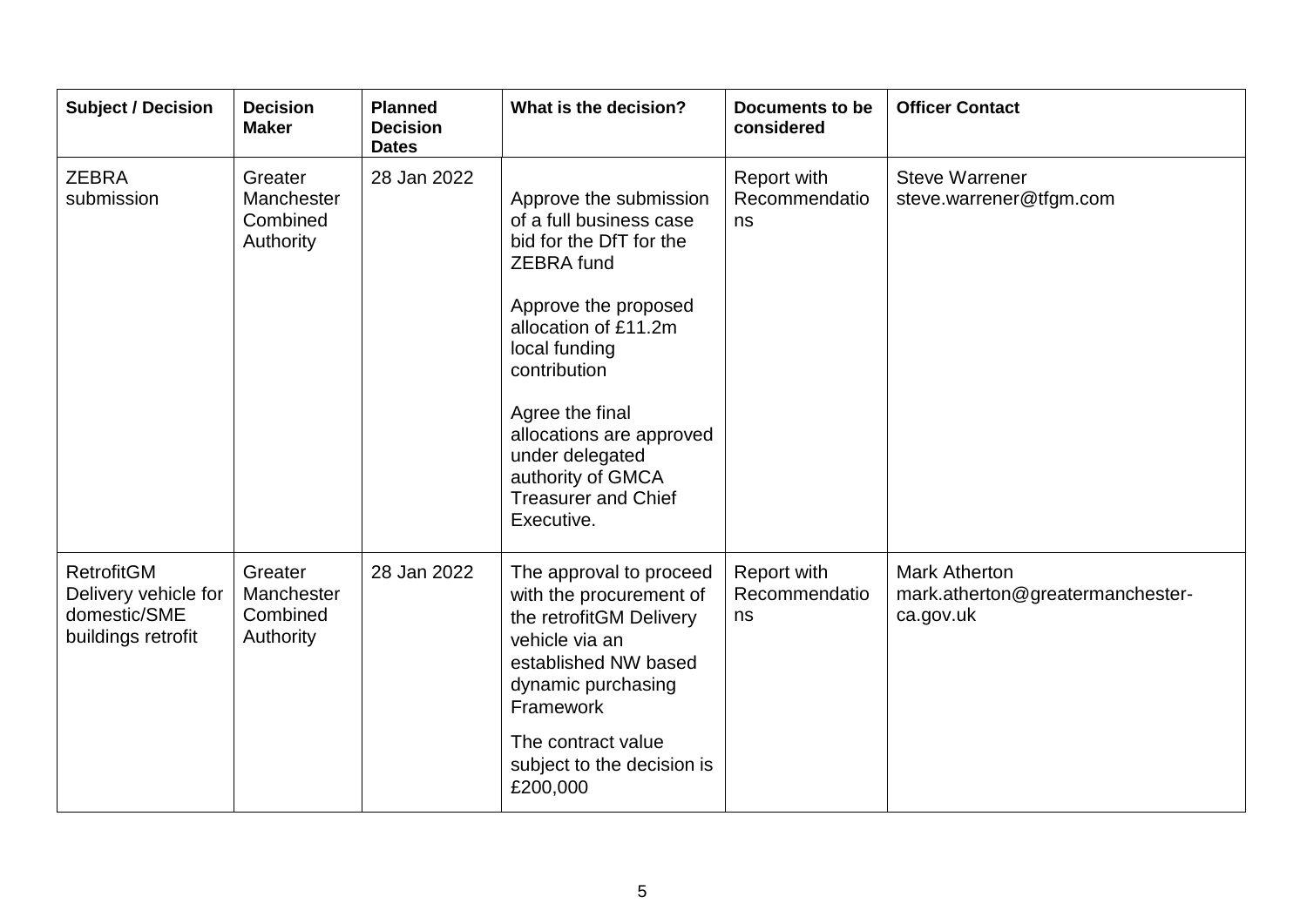| <b>Subject / Decision</b>                                     | <b>Decision</b><br><b>Maker</b>                | <b>Planned</b><br><b>Decision</b><br><b>Dates</b> | What is the decision?                                                                                                                                                 | <b>Documents to be</b><br>considered                                 | <b>Officer Contact</b>                                                |
|---------------------------------------------------------------|------------------------------------------------|---------------------------------------------------|-----------------------------------------------------------------------------------------------------------------------------------------------------------------------|----------------------------------------------------------------------|-----------------------------------------------------------------------|
| Cycling & Walking                                             | Greater<br>Manchester<br>Combined<br>Authority | Between 1<br>Jan 2022 and<br>31 Dec 2022          | Approval to release<br>funding to progress the<br>development and<br>delivery of cycling and<br>walking schemes and<br>programmes.                                    | Report with<br>Recommendatio<br>ns                                   | <b>Steve Warrener</b><br>steve.warrener@tfgm.com                      |
| Greater<br>Manchester<br>Information<br><b>Strategy</b>       | Greater<br>Manchester<br>Combined<br>Authority | 17 Dec 2021                                       | To approve the draft<br><b>Greater Manchester</b><br><b>Information Strategy</b>                                                                                      | <b>Draft Greater</b><br>Manchester<br>Information<br><b>Strategy</b> | Andrew Lightfoot<br>andrew.lightfoot@greatermanchester-<br>ca.gov.uk  |
| Greater<br>Manchester<br><b>Retrofit Action</b><br>Plan       | Greater<br>Manchester<br>Combined<br>Authority | 26 Nov 2021                                       | Approve the Greater<br><b>Manchester Retrofit</b><br><b>Action Plan</b>                                                                                               | Report with<br>Recommendatio<br>ns                                   | <b>Mark Atherton</b><br>mark.atherton@greatermanchester-<br>ca.gov.uk |
| Clean Air Plan<br>(CAP) Taxi                                  | Greater<br>Manchester<br>Combined<br>Authority | 29 Oct 2021                                       | To grant Capital<br>Programme Entry and<br>grant approval to<br>release funding in line<br>with the business case<br>and delivery plans<br>submitted to JAQU.         | Report with<br>Recommendatio<br>ns                                   | Simon Warburton<br>simon.warburton@tfgm.com                           |
| Large Scale Foam<br><b>Making Equipment</b><br>(Firefighting) | Treasurer<br><b>GMCA</b>                       | Between 1<br>Oct 2021 and<br>30 Nov 2021          | Approval to award<br>successful bidders a<br>place on a Framework<br>for use by North West<br>FRS's which will also be<br>available for National<br>FRS's to utilise. | <b>Contract Award</b><br>Report                                      | <b>Leon Parkes</b><br>parkesl@manchesterfire.gov.uk                   |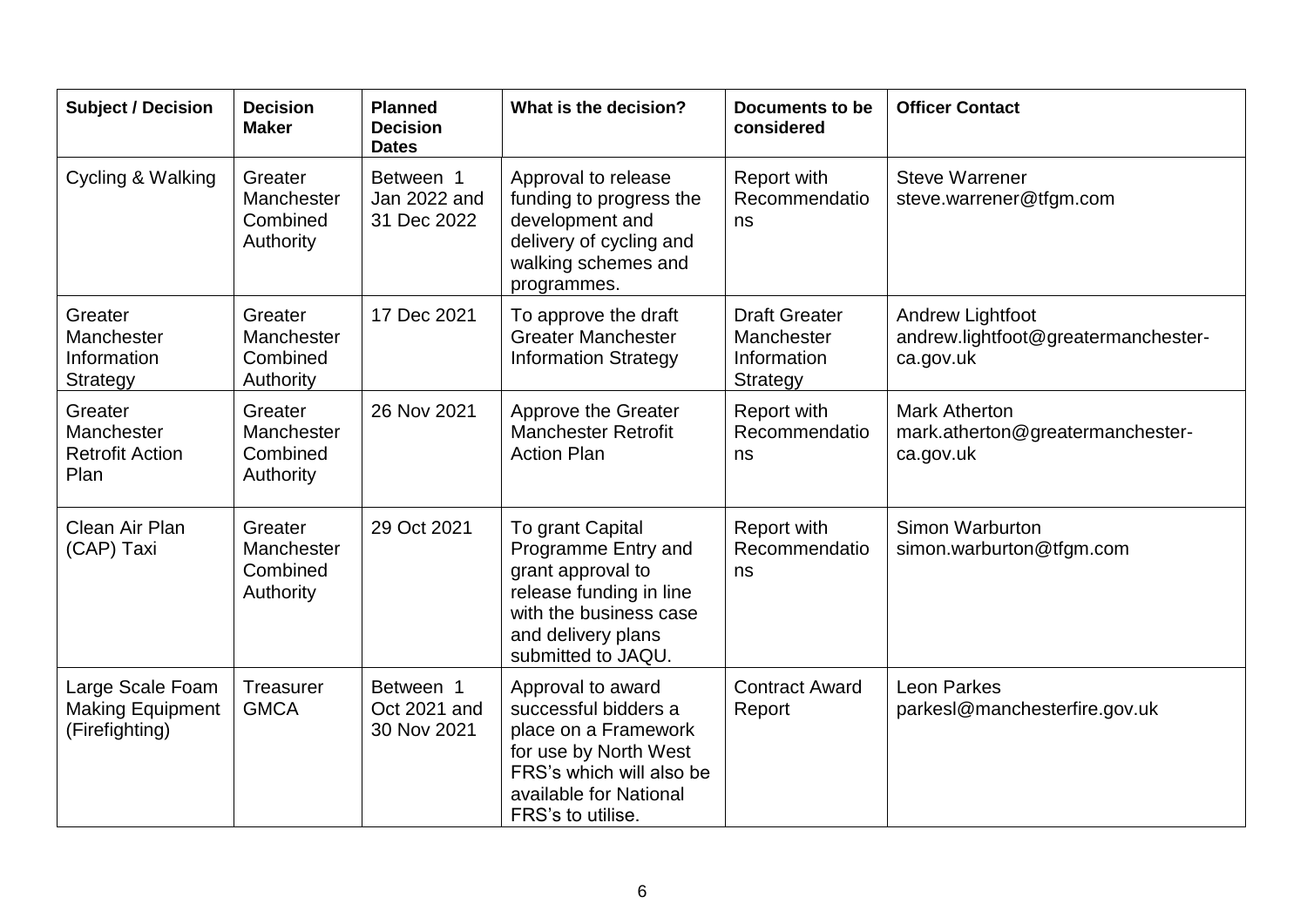| <b>Subject / Decision</b>                                                                                                                  | <b>Decision</b><br><b>Maker</b>                | <b>Planned</b><br><b>Decision</b><br><b>Dates</b> | What is the decision?                                                                                                                                                                                                                                                                                                                                                                                                                                                     | <b>Documents to be</b><br>considered      | <b>Officer Contact</b>                                                     |
|--------------------------------------------------------------------------------------------------------------------------------------------|------------------------------------------------|---------------------------------------------------|---------------------------------------------------------------------------------------------------------------------------------------------------------------------------------------------------------------------------------------------------------------------------------------------------------------------------------------------------------------------------------------------------------------------------------------------------------------------------|-------------------------------------------|----------------------------------------------------------------------------|
| Greater<br>Manchester<br><b>Working Well</b><br><b>Working Health</b><br>Programme: JETS<br>((formally WW<br>Lite) - Contract<br>Extension | Greater<br>Manchester<br>Combined<br>Authority | 24 Sep 2021                                       | To approve a variation<br>to the Working Well<br>Health Programme<br>Contract.<br>To utilise additional<br>funding allocated made<br>available by HMT/DWP<br>for the WW HP JETS<br>initially introduced in<br>October 2020 for one<br>year and one year<br>possible extension<br>GMCA now wish to<br>extend the existing<br>service offer to continue<br>to support people<br>impacted by<br>unemployment due to<br>the impact of CV19 and<br>the move into<br>employment | <b>Report with</b><br>Recommendatio<br>ns | <b>Mat Ainsworth</b><br>Matthew.Ainsworth@greatermanchester-<br>ca.gov.uk; |
| <b>Clean Bus Fund</b><br>$(CBF) -$<br>Replacement                                                                                          | Greater<br>Manchester<br>Combined<br>Authority | 24 Sep 2021                                       | To grant Capital<br>Programme Entry and<br>grant approval to<br>release funding in line<br>with the business case<br>and delivery plans<br>submitted to JAQU.                                                                                                                                                                                                                                                                                                             | <b>Report with</b><br>Recommendatio<br>ns | Simon Warburton<br>simon.warburton@tfgm.com                                |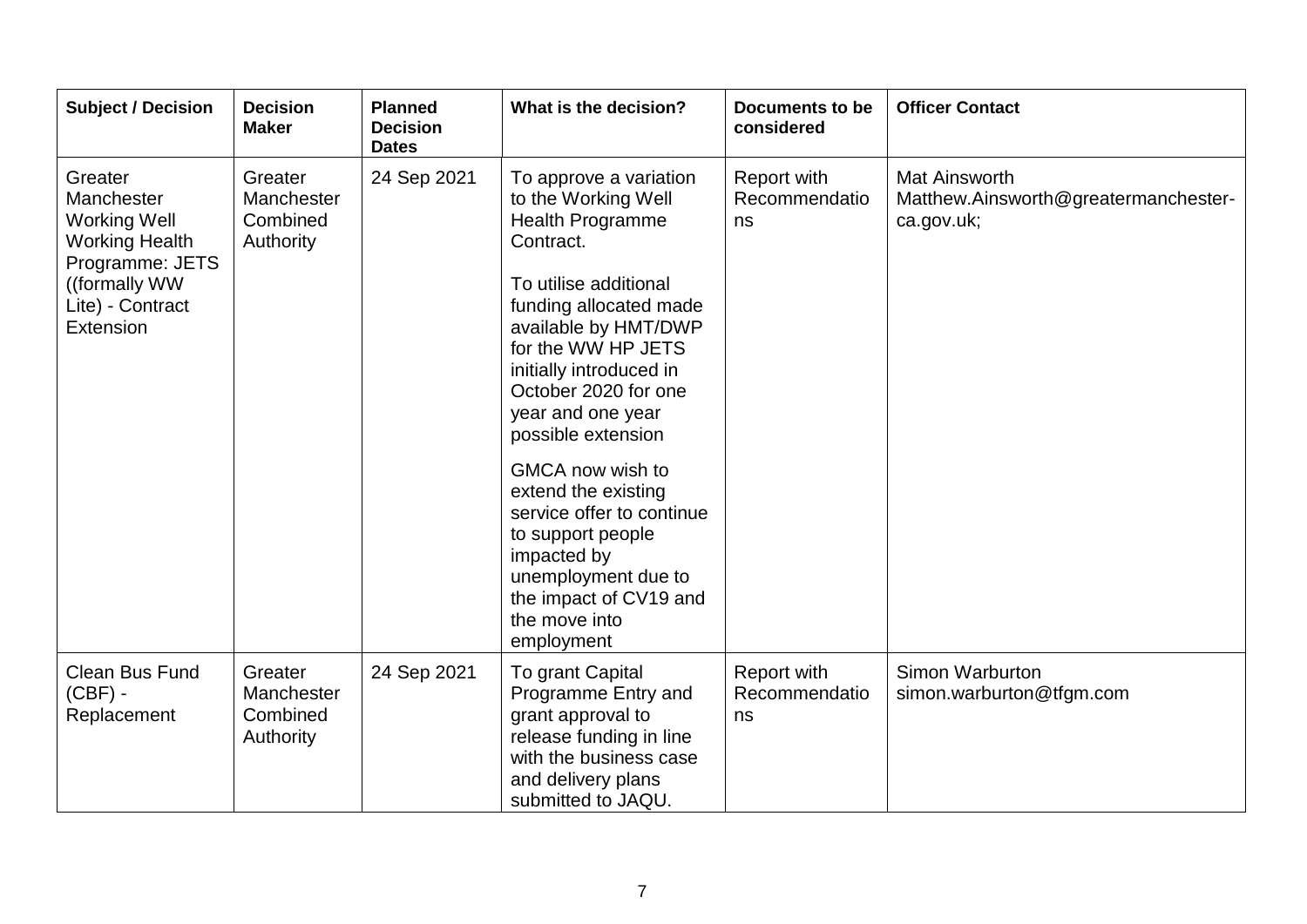| <b>Subject / Decision</b>                                                           | <b>Decision</b><br><b>Maker</b>                | <b>Planned</b><br><b>Decision</b><br><b>Dates</b> | What is the decision?                                                                                                                                                                          | Documents to be<br>considered             | <b>Officer Contact</b>                                               |
|-------------------------------------------------------------------------------------|------------------------------------------------|---------------------------------------------------|------------------------------------------------------------------------------------------------------------------------------------------------------------------------------------------------|-------------------------------------------|----------------------------------------------------------------------|
| <b>Rapid Transit</b><br>Strategy                                                    | Greater<br>Manchester<br>Combined<br>Authority | Between 1<br>Jan 2022 and<br>31 May 2022          | Approval of the GM<br><b>Rapid Transit Strategy</b>                                                                                                                                            | Report with<br>Recommendatio<br>ns        | Simon Warburton<br>simon.warburton@tfgm.com                          |
| <b>Intra-city Transport</b><br>Settlement grant                                     | Greater<br>Manchester<br>Combined<br>Authority | September<br>2021                                 | Approve the addition of<br>£8.6m to the 2021/22<br><b>Transport revenue</b><br>budget for the Intra-City<br><b>Transport Settlement</b><br>grant from Department<br>for Transport              | Report with<br>Recommendatio<br>ns        | <b>Steve Wilson</b><br>Steve. Wilson@greatermanchester-<br>ca.gov.uk |
| Appointment of<br>biowaste treatment<br>contractors 2022-<br>2026                   | Greater<br>Manchester<br>Combined<br>Authority | Between 23<br><b>Jul 2021 and</b><br>30 Sep 2021  | To appoint biowaste<br>treatment contractors to<br>manage 15 'tonnage<br>packages' (lots) of<br>biowaste collected from<br>households across<br><b>Greater Manchester</b><br>from 2022 to 2026 | <b>Report with</b><br>Recommendatio<br>ns |                                                                      |
| Revenue and<br>capital budget<br>updates                                            | Greater<br>Manchester<br>Combined<br>Authority | Between 1<br><b>Jul 2021 and</b><br>28 Feb 2022   | Approve revisions to<br>revenue budget and<br>capital programme                                                                                                                                | <b>Report with</b><br>Recommendatio<br>ns | <b>Steve Wilson</b><br>Steve. Wilson@greatermanchester-<br>ca.gov.uk |
| <b>National Skills</b><br>Fund:<br><b>Construction/Retro</b><br>fit Skills Bootcamp | Greater<br>Manchester<br>Combined<br>Authority | Between 1<br><b>Jul 2021 and</b><br>30 Sep 2021   | Award of contract to a<br>provider to deliver a<br>construction/retrofit skills<br>bootcamp. Which will                                                                                        | Report with<br>Recommendatio<br>ns        | <b>Steve Wilson</b><br>Steve. Wilson@greatermanchester-<br>ca.gov.uk |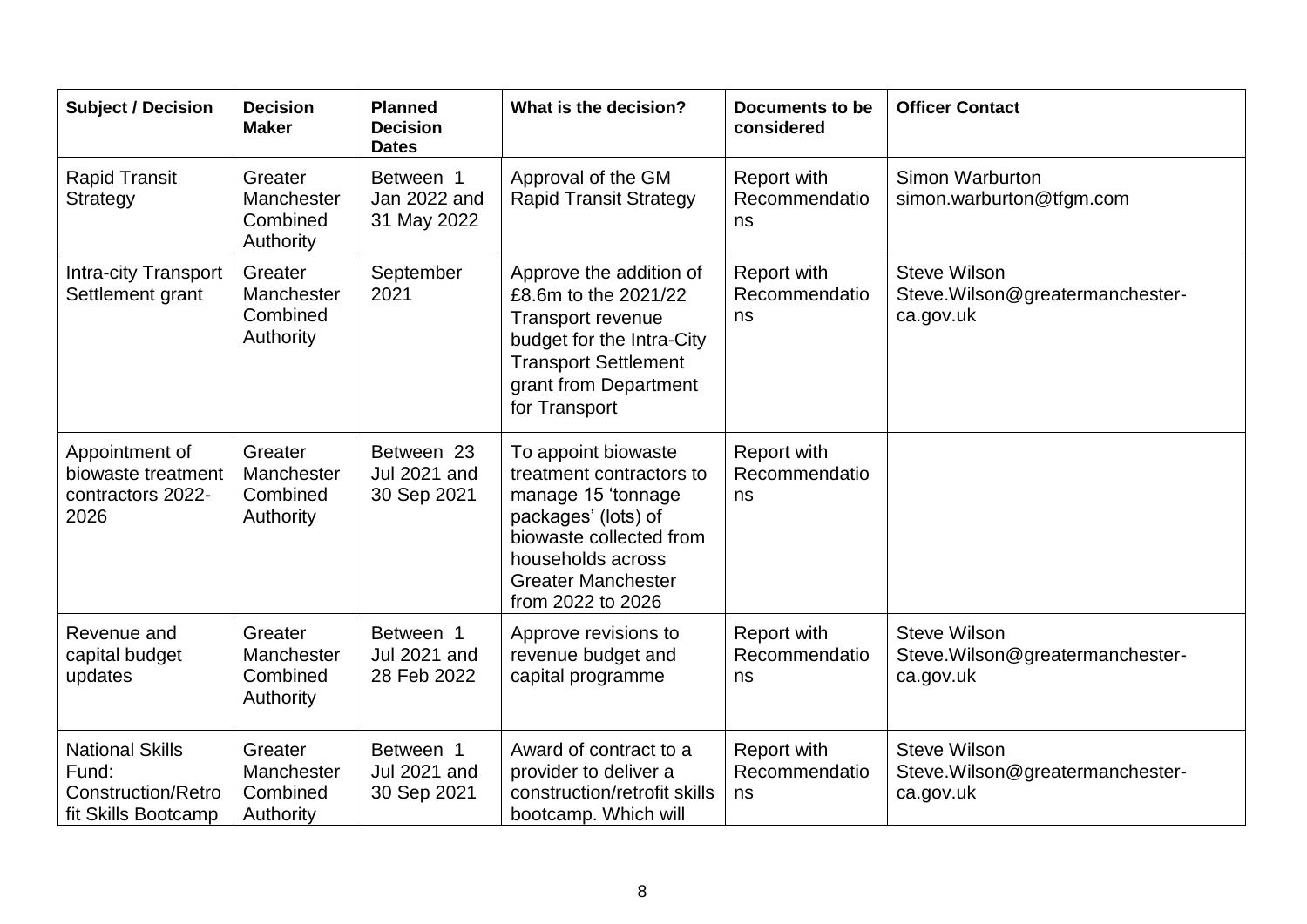| <b>Subject / Decision</b>                                                             | <b>Decision</b><br><b>Maker</b>                | <b>Planned</b><br><b>Decision</b><br><b>Dates</b> | What is the decision?                                                                                                                                                                                                                                             | <b>Documents to be</b><br>considered | <b>Officer Contact</b>                           |
|---------------------------------------------------------------------------------------|------------------------------------------------|---------------------------------------------------|-------------------------------------------------------------------------------------------------------------------------------------------------------------------------------------------------------------------------------------------------------------------|--------------------------------------|--------------------------------------------------|
|                                                                                       |                                                |                                                   | support 200-250<br>unemployed GM<br>residents to enter the<br>construction industry<br>and gain the skills to<br>work on retrofit projects.                                                                                                                       |                                      |                                                  |
| <b>Local Growth Deal</b><br>$(1, 2 \text{ and } 3)$ six<br>monthly progress<br>update | Greater<br>Manchester<br>Combined<br>Authority | Between 1<br><b>Jul 2021 and</b><br>30 Apr 2022   | To grant Full or<br><b>Conditional Approval</b><br>and/or release funding /<br>approve expenditure<br>and allocate/reallocate<br>funding across the<br>programme for schemes<br>within the Growth Deal<br>1,2,3 and/or the<br><b>Transforming Cities</b><br>Fund. | Report with<br>Recommendatio<br>ns   | <b>Steve Warrener</b><br>steve.warrener@tfgm.com |
| Forthcoming<br>Changes to the<br><b>Bus Network in</b><br>Greater<br>Manchester       | Greater<br>Manchester<br>Combined<br>Authority | Between 1<br>Jan 2022 and<br>31 Dec 2022          | To approve forthcoming<br>changes to subsidised<br>bus services.                                                                                                                                                                                                  | Report with<br>Recommendatio<br>ns   | <b>Stephen Rhodes</b><br>stephen.rhodes@tfgm.com |
| Transforming<br>Cities Fund 2 -<br><b>Challenge Fund</b><br>Approval and<br>Funding   | Greater<br>Manchester<br>Combined<br>Authority | Between 1<br>May 2021 and<br>31 Mar 2022          | To grant Programme<br>Entry, Full or Conditional<br>Approval and/or release<br>funding for cycling and<br>walking schemes within<br>the Transforming Cities<br>Fund - Challenge Fund.                                                                             | Report with<br>Recommendatio<br>ns   | <b>Steve Warrener</b><br>steve.warrener@tfgm.com |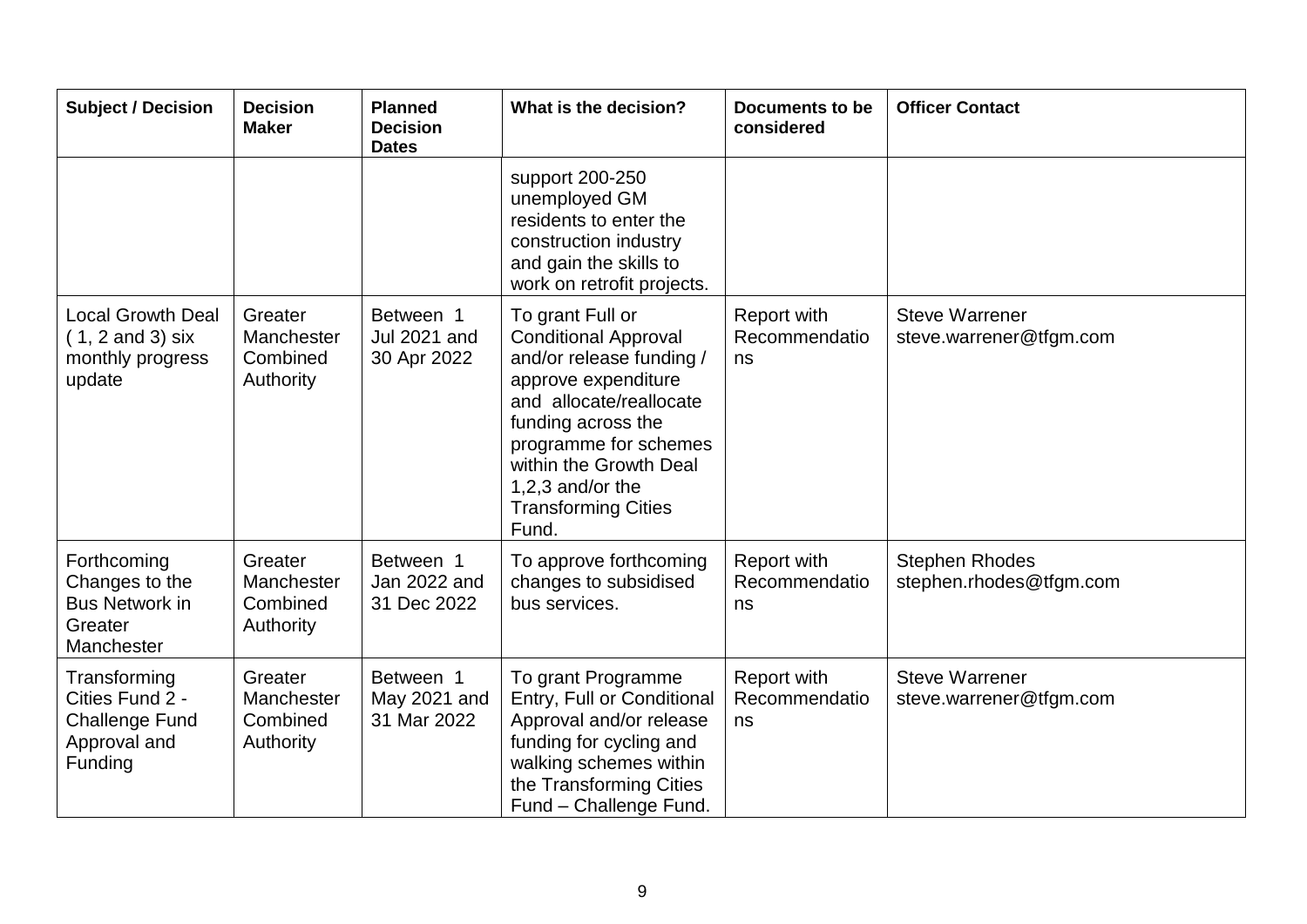| <b>Subject / Decision</b>                      | <b>Decision</b><br><b>Maker</b>                | <b>Planned</b><br><b>Decision</b><br><b>Dates</b> | What is the decision?                                                                                                                                                                                       | <b>Documents to be</b><br>considered | <b>Officer Contact</b>                                                 |
|------------------------------------------------|------------------------------------------------|---------------------------------------------------|-------------------------------------------------------------------------------------------------------------------------------------------------------------------------------------------------------------|--------------------------------------|------------------------------------------------------------------------|
| <b>GM Business</b><br><b>Growth Hub</b>        | Greater<br>Manchester<br>Combined<br>Authority | Between 1<br>May 2021 and<br>31 Jul 2021          | To agree GMCA funding                                                                                                                                                                                       | Report with<br>Recommendatio<br>ns   | <b>Steve Wilson</b><br>Steve.Wilson@greatermanchester-<br>ca.gov.uk    |
| <b>GMCA Gas supply</b><br>contract             | Greater<br>Manchester<br>Combined<br>Authority | Between 1<br>May 2021 and<br>31 Jul 2021          | Agree to the<br>procurement of a gas<br>supply contract via a<br><b>Yorkshire Purchasing</b><br>Organisation (YPO)<br>framework with a<br>contract duration of 4<br>years                                   | Report with<br>Recommendatio<br>ns   | <b>Steve Wilson</b><br>Steve. Wilson@greatermanchester-<br>ca.gov.uk   |
| Clean Air Funding<br>Plan                      | Greater<br>Manchester<br>Combined<br>Authority | Between 1<br>May 2021 and<br>31 Jul 2021          | To grant approval to<br>release funding for all<br><b>GM Clean Air Plan</b><br>measures in line with the<br>business case and<br>delivery plans submitted<br>to JAQU and approved<br>by the GM Authorities. | Report with<br>Recommendatio<br>ns   | Simon Warburton<br>simon.warburton@tfgm.com                            |
| Greater<br>Manchester<br><b>Business Funds</b> | Greater<br>Manchester<br>Combined<br>Authority | Between 1<br>Apr 2021 and<br>31 Dec 2021          | To conditionally approve<br>business investments to<br>proceed to due diligence<br>and/or note commercial<br>changes to existing<br>investments, including<br>where relevant<br>negotiated settlements.     | Report with<br>Recommendatio<br>ns   | Kirsteen Armitage<br>kirsteen.armitage@greatermanchestre-<br>ca.gov.uk |
| Greater                                        | Greater                                        | Between 1                                         | To conditionally approve                                                                                                                                                                                    | <b>Report with</b>                   | <b>Andrew McIntosh</b>                                                 |